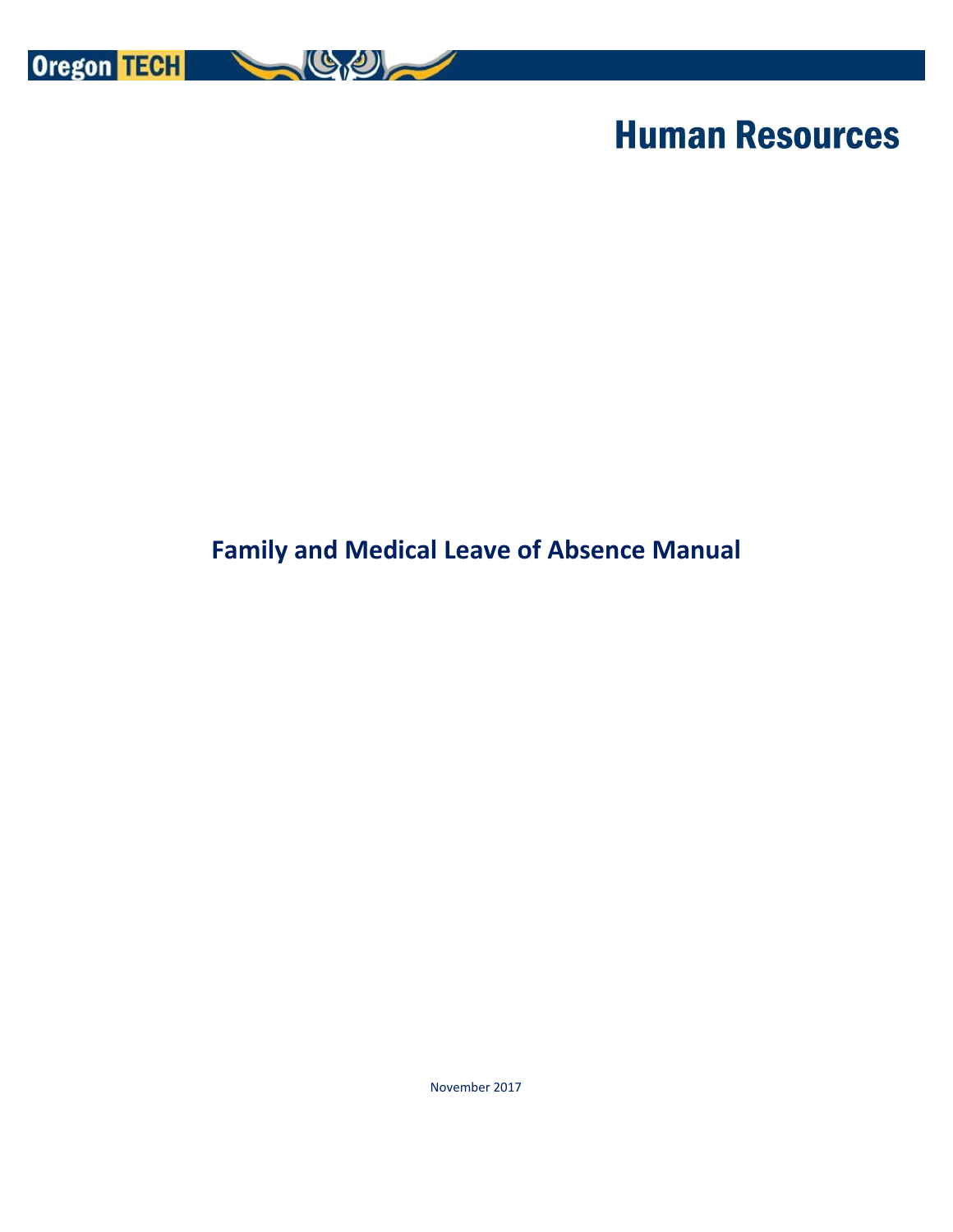# Table of Contents

| Leave for Victims of Domestic Violence, Harassment, Sexual Assault or Stalking (DVHSAS)/Oregon |  |
|------------------------------------------------------------------------------------------------|--|
|                                                                                                |  |
|                                                                                                |  |
|                                                                                                |  |
|                                                                                                |  |
|                                                                                                |  |
|                                                                                                |  |
|                                                                                                |  |
|                                                                                                |  |
|                                                                                                |  |
|                                                                                                |  |
| Does my return date from FMLA or OFLA leave impact my insurance benefits?11                    |  |
|                                                                                                |  |
|                                                                                                |  |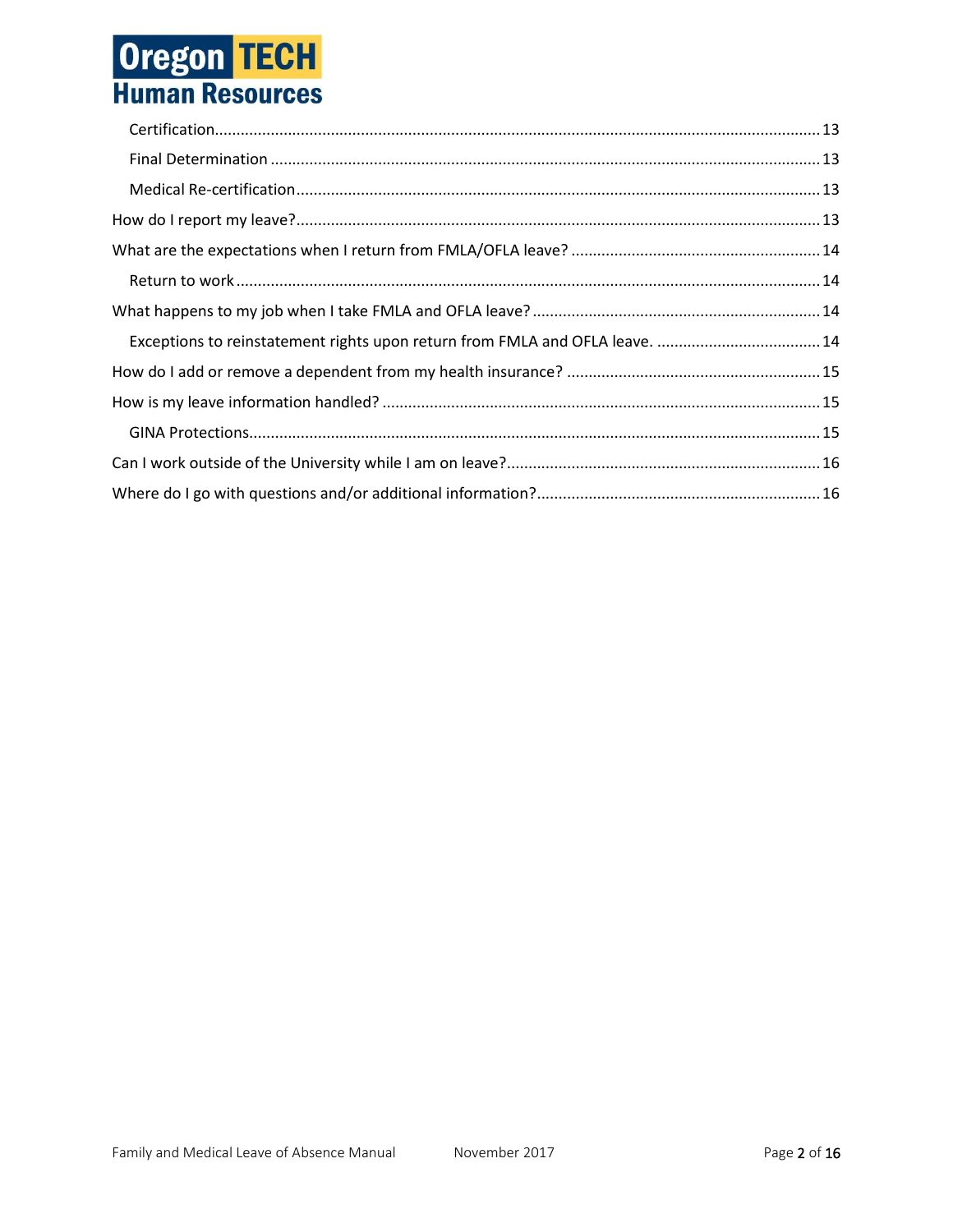

### <span id="page-3-0"></span>Introduction

This document provides general information regarding the University's administration of the Family Medical Leave Act (FMLA) and Oregon Family Leave Act (OFLA) and is not intended to be the sole source of information regarding FMLA and OFLA. In all cases applicable state and federal laws, rules, policies, and collective bargaining agreements govern the employee's and the University's rights and responsibilities and obligations, not this document.

FMLA and OFLA are not optional. The law requires the employer to provide these entitlements. Federal and state law prohibit retaliation against an employee with respect to hiring or any other term or condition of employment because the asked about, requested or used Family Medical Leave.

Due to the variations of individual circumstances, and the complexities of FMLA and OFLA and their inter-relationship with the University's other leave policies, individuals are encouraged to consult with the Benefits Consultant in the Office of Human Resources (HR) regarding employee and employer rights and responsibilities pertaining to FMLA and OFLA.

The Family and Medical Leave Act (FMLA) and Oregon Family Leave Act (OFLA) were enacted and have been amended to assist in balancing the demands of the workplace with the needs of employees and their families.

The University recognizes there are times when you may require an extended or intermittent absence from work to care for yourself, children or other family members. Several specific reasons for absence qualify for job protection and benefit continuation under federal and state family leave laws. While these legal leaves are an unpaid benefit, you may be eligible to access Short Term Disability, and to use your paid leave accruals to continue your pay. In addition, you may be able to request hardship donations if you are a classified employee covered by the SEIU Collective Bargaining Agreement. Even if you deplete sick or vacation pay, the University paid health and life insurance coverage will continue in many cases.

## <span id="page-3-1"></span>Is Oregon Tech a Covered Employer?

Oregon Tech (Oregon Tech) qualifies as a covered employer under both FMLA and OFLA. As such, Oregon Tech must comply with and consistently provide the protections afforded under the law(s) to all eligible employees.

## <span id="page-3-2"></span>How does Oregon Tech define the Leave Year?

Under both FMLA and OFLA, an employer must designate its 12-month "leave year" by choosing one of the methods provided by law.

Oregon Tech has designated the "rolling backward" method to determine the leave year for University employees.

This means that Oregon Tech will look backward on the calendar for one year from the first day of your requested leave to determine if you are eligible under FMLA or OFLA and how much leave you have available to use.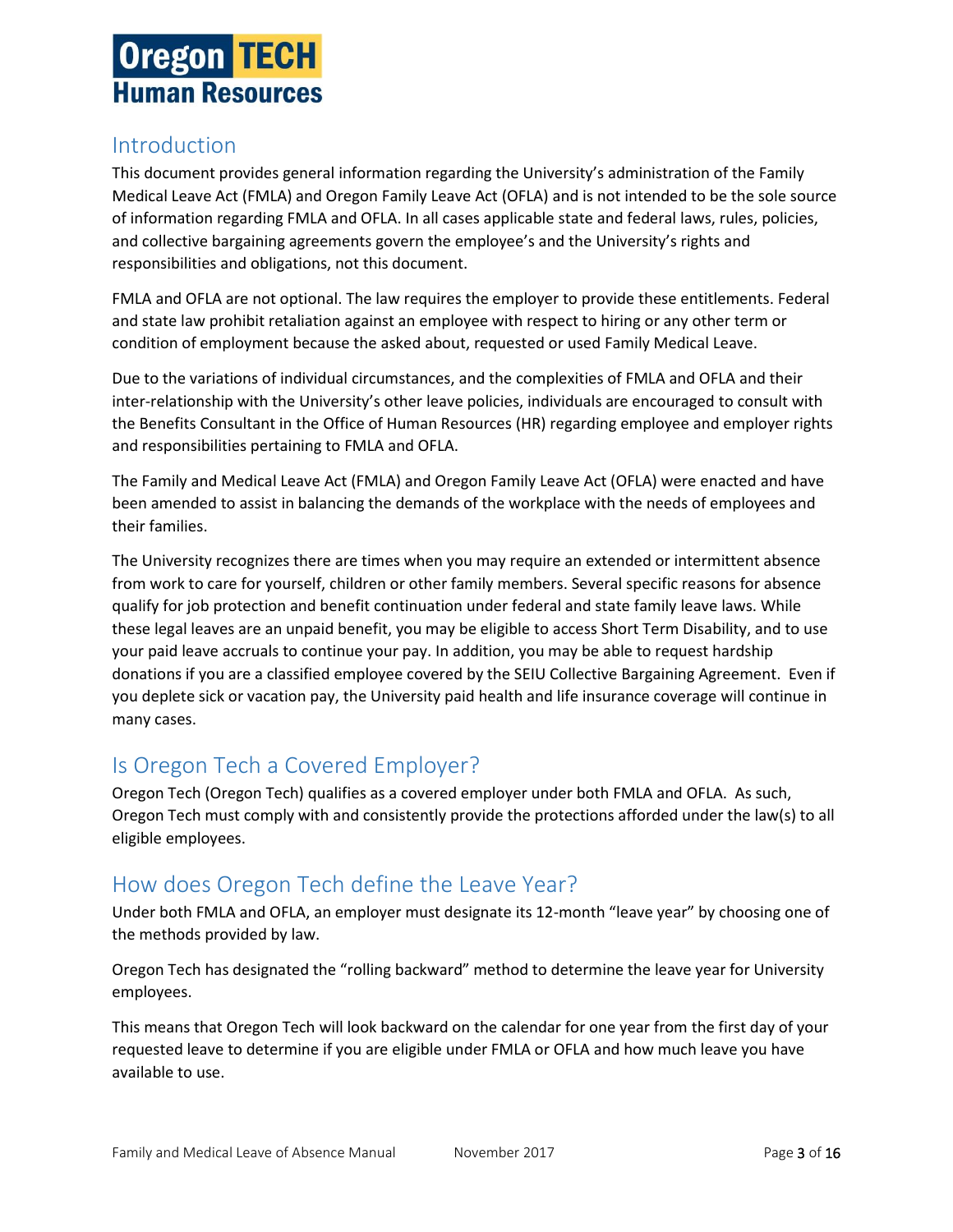You are entitled to use any balance (or number of hours) of the 12 workweek FMLA/OFLA leave period that has not been used during the preceding 12 months.

### <span id="page-4-0"></span>Am I eligible for FMLA and OFLA leave?

| <b>EMPLOYEE ELGIGIBILITY BY LEAVE TYPE</b>                                                                                                                                                                                                                                         |                                                                                                                                                                                                                                                     |  |
|------------------------------------------------------------------------------------------------------------------------------------------------------------------------------------------------------------------------------------------------------------------------------------|-----------------------------------------------------------------------------------------------------------------------------------------------------------------------------------------------------------------------------------------------------|--|
| <b>FMLA</b>                                                                                                                                                                                                                                                                        | <b>OFLA</b>                                                                                                                                                                                                                                         |  |
| Employee must have worked for Oregon Tech for a<br>total of at least 12 months (if months are non-<br>consecutive there can be no more than a seven-<br>year break in service) and worked for at least 1250<br>hours during the 12-month period immediately<br>preceding the leave | To qualify for Parental leave (leave to care for a<br>newborn child or newly placed adopted or foster<br>child) employee must have been employed by<br>Oregon Tech for a period of 180 calendar days<br>immediately preceding the date leave begins |  |
|                                                                                                                                                                                                                                                                                    | To qualify for leave for a serious health condition<br>or for Sick Child leave or Bereavement leave, in<br>additional to the 180-day requirement above, the<br>employee must have worked an average of 25<br>hours per week                         |  |
|                                                                                                                                                                                                                                                                                    | To qualify for OFLA Military Family leave,<br>employee must have worked an average of 20<br>hours per week (there is no 180 day requirement)                                                                                                        |  |

## <span id="page-4-1"></span>What can the FMI A and OFI A do for me?

In most cases FMLA and OFLA provide you with up to 12 weeks of protected time off for a qualifying reason. In a few cases more protected leave time may be available as allowed under the specific provisions related to your case. The time off you take under a qualified FMLA/OFLA leave may not be held against you in employment actions such as hiring, promotions, or discipline. Your health insurance will also be continued while you are on FMLA and OFLA leave as long as you continue to pay the same portion of the premiums you currently pay.

You may take time off as either a single block of time (continuous) or in multiple, smaller blocks of time (intermittently) if medically necessary. You can also take leave on a part-time basis (reduced work schedule) if medically necessary. If you need multiple periods of leave for planned medical treatments such as physical therapy appointments, you must try to schedule the treatment at a time that minimizes the disruption to Oregon Tech.

As a general rule, if you return from FMLA or OFLA leave before your leave is exhausted, you are entitled to be returned to the same (or equivalent) position you held when your leave started, as long as that position still exists.

## <span id="page-4-2"></span>What if I don't want to use FMLA and/or OFLA leave?

If you are an eligible employee who is absent from work for a reason that qualifies under FMLA or OFLA leave, Oregon Tech has no choice but to designate the absence as FMLA, OFLA, or both. The amount of paid leave you have accrued (e.g., sick leave, vacation leave) or your desire to "save FMLA and OFLA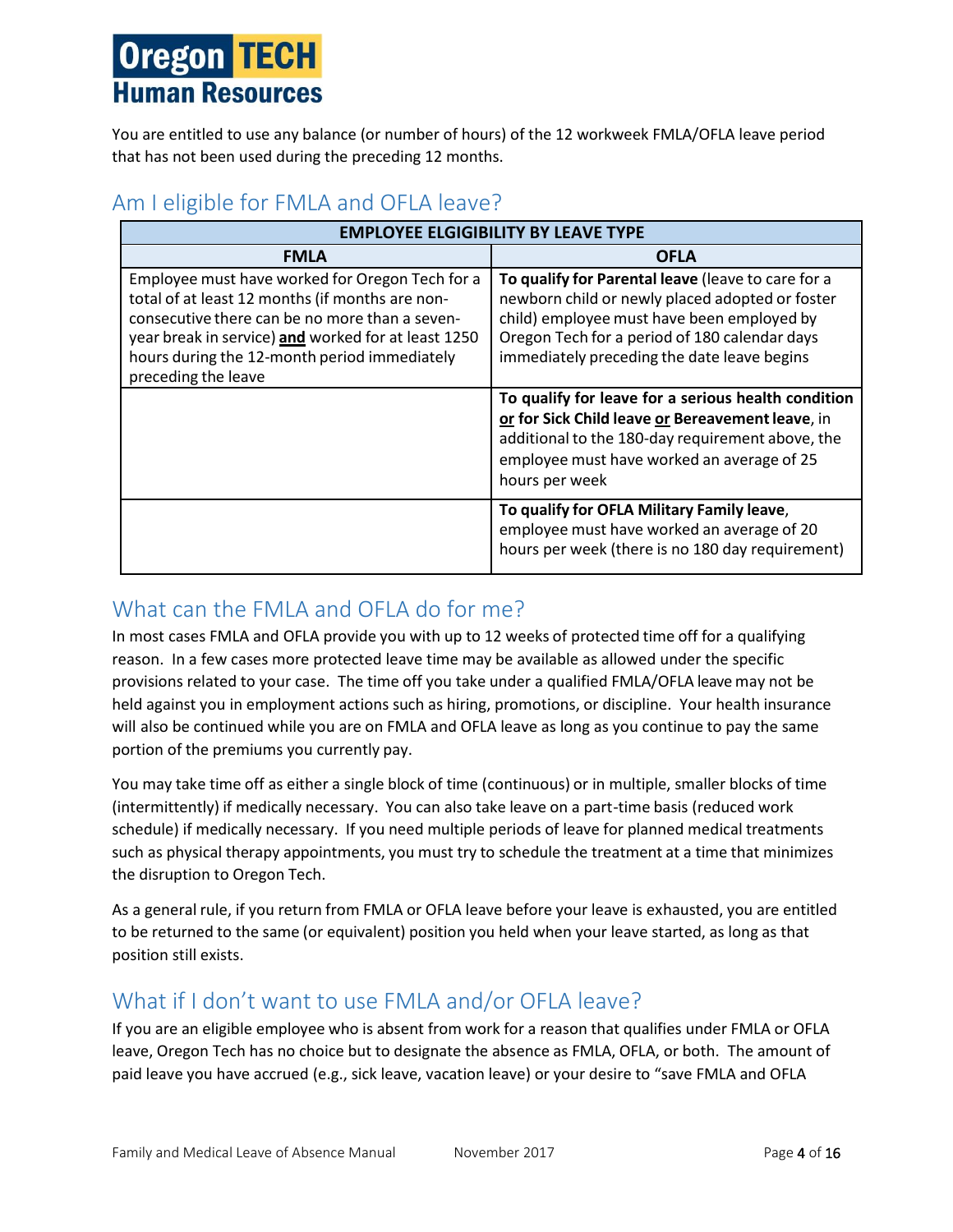until later" are not a factor. FMLA and OFLA leave are not benefits; they are an entitlement that must be applied as the need occurs.

### <span id="page-5-0"></span>How much FMLA and OFLA am I eligible for?

An eligible employee has up to 12 weeks of unpaid leave available during the 12-month "rolling backward" leave year. Some reasons for leave qualify under both FMLA and OFLA and some reasons qualify only under one of the leave laws. Leaves qualifying under both FMLA and OFLA are designated at the same time and run concurrently.

Leave entitlement for part-time employees. If you are a part-time employee your leave entitlement will be pro-rated. For example, if you normally work 30 hours per week, you are entitled to up to 12 weeks of leave at 30 hours per week.

More than one qualifying condition. You may need FMLA or OFLA leave for more than one qualifying condition at the same time or during the same leave year. Having more than one qualifying condition does not extend or increase your leave entitlement.

Additional leave entitlements under OFLA. You may be entitled to additional leave under the following circumstances:

- You are a woman and use pregnancy disability leave; you may take an additional 12 weeks of OFLA leave during the leave year for any OFLA qualifying purpose.
- You used a full 12 weeks of Parental leave under OFLA. You may take up to 12 additional weeks of OFLA leave in the same year for Sick Child leave (non-serious health condition).

Limitations to FMLA and OFLA leave may apply when two family members or both spouses work for the University. Contact the Benefits Consultant for more information.

# <span id="page-5-1"></span>What absences qualify under FMLA and OFLA?

#### <span id="page-5-2"></span>Serious Health Condition

FMLA and OFLA provide up to 12 weeks of unpaid protected leave when an eligible employee is unable to work because of their own serious health condition or to care for a covered family member who has a qualifying serious health condition. A qualifying serious health condition may include an illness, injury, impairment, physical or mental condition.

#### <span id="page-5-3"></span>Parental Leave

FMLA and OFLA provide an eligible employee to take leave for the birth of a child and to bond with the newborn child, or for the placement of a child for adoption or foster care, and to bond with that child. Men and women have the same right to take leave to bond with their child but it must be taken within one year of the child's birth or placement and must be taken as a continuous block of leave unless the employer agrees to allow intermittent leave or a reduced work schedule. If both parents are employed by the University additional rules and provisions may apply.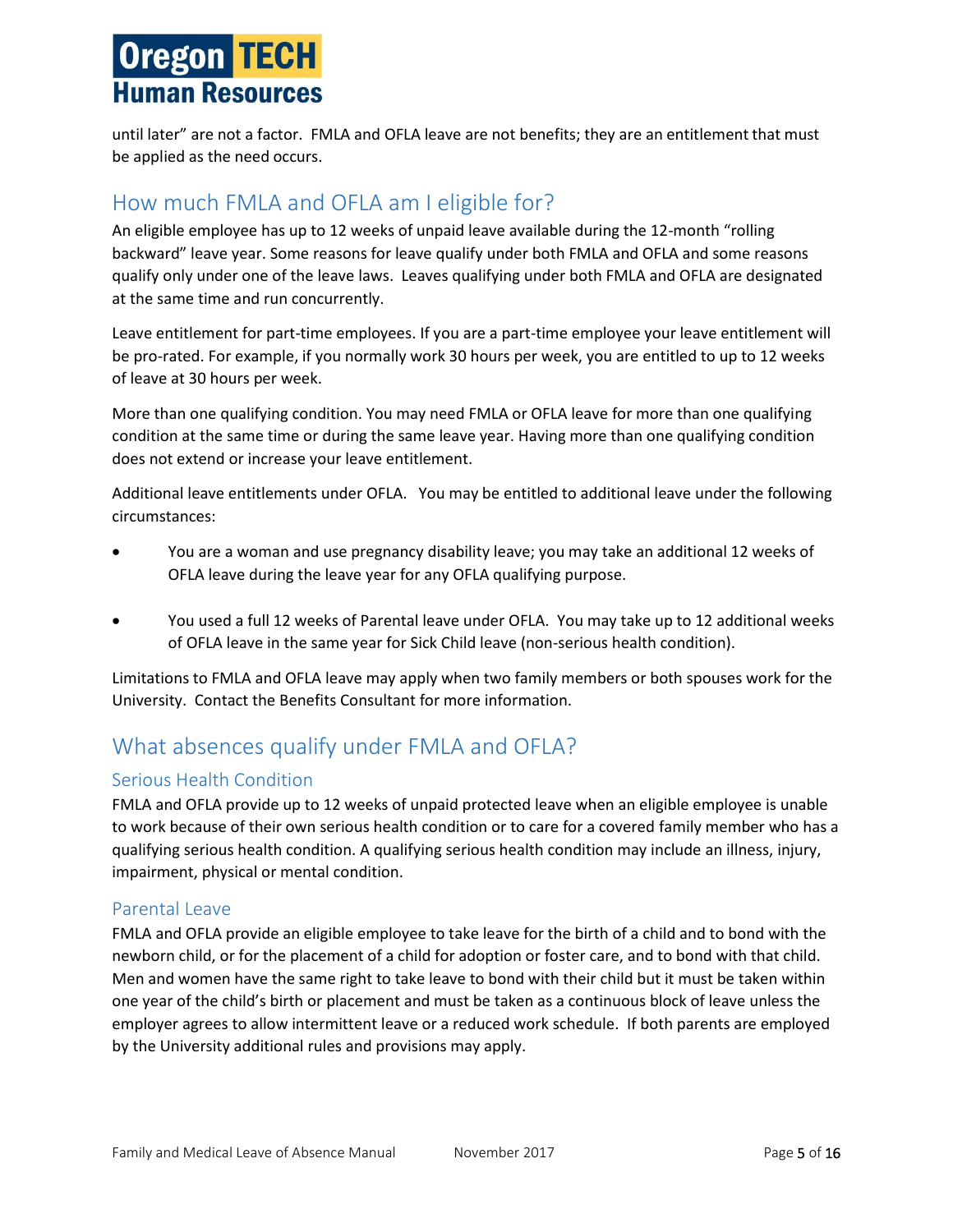#### <span id="page-6-0"></span>Sick Child Leave, Non-serious Health Condition

OFLA provides up to 12 weeks of protected unpaid leave to care for a child of the eligible employee who is suffering from an illness, injury, or condition that is not a serious health condition.

#### <span id="page-6-1"></span>Oregon Bereavement Leave Entitlement

OFLA provides up to 2 weeks of leave to an eligible employee to deal with the death of a covered family member, including grieving the death of the family member, attending the funeral or alternative service, and making arrangements necessitated by the death of the family member. Bereavement leave is per covered family member and must be completed within 60 days of the date the eligible employee receives notice of the death of the covered family member.

#### <span id="page-6-2"></span>Military Family Leave Entitlement (Service Member Care Leave)

FMLA provides a special leave entitlement that permits eligible employees (spouse, son, daughter, parent, or next of kin) to take up to 26 workweeks of unpaid leave to care for a covered service member or veteran with a serious injury or illness. A covered service member is a current member of the Armed Forces, including a member of the National Guard or Reserves, who has a serious injury or illness incurred in the line of duty on active duty for which he or she is undergoing medical treatment, recuperation, or therapy, which may cause him or her to be medically unfit to perform the duties of his or her office, grade, rank, or rating. A covered veteran is a veteran who was a member of the Armed Forces, including a member of the National Guard or Reserves who was discharged or released under conditions other than dishonorable and was discharged within the five-year period before the eligible employee first requests FMLA military caregiver leave.

#### <span id="page-6-3"></span>Military Qualifying Exigency Leave

FMLA provides unpaid protected time off for qualifying exigencies when a covered employee's spouse, son, daughter, or parent is a member of the Armed Forces, National Guard, or Reserves and is deployed to a foreign country. A qualifying exigency includes: short notice deployment, military events and related activities, care of the military member's parent, financial and legal arrangements, counseling, rest and recuperation (limited to 15 days), post-retirement activities (within 90 days), and any other event that the employee and employer agrees is a qualifying exigency.

#### <span id="page-6-4"></span>Oregon Military Family Leave Entitlement

OFLA provides a special leave entitlement of up to 14 days of unpaid leave per deployment under OMFLA (Oregon Military Family Leave Act). OMFLA allows eligible employees to spend time with a spouse or registered same-sex domestic partner who is in the military (Armed Forces of the United States, the National Guard, or the military reserve forces of the United States) and has been notified of an impending call or order to active duty or who has been deployed during a period of military conflict.

#### <span id="page-6-5"></span>Maternity Leave

Maternity leave is actually a combination of leave for the employee's own serious health condition and parental leave to bond with the newborn child. A female employee would take leave for their own serious health condition for the conditions related to pregnancy. This can include absences for morning sickness, prenatal care, delivery, and recovery from birth. The parental leave does not run concurrently with the leave for the employee's serious health condition. For this reason maternity leave varies in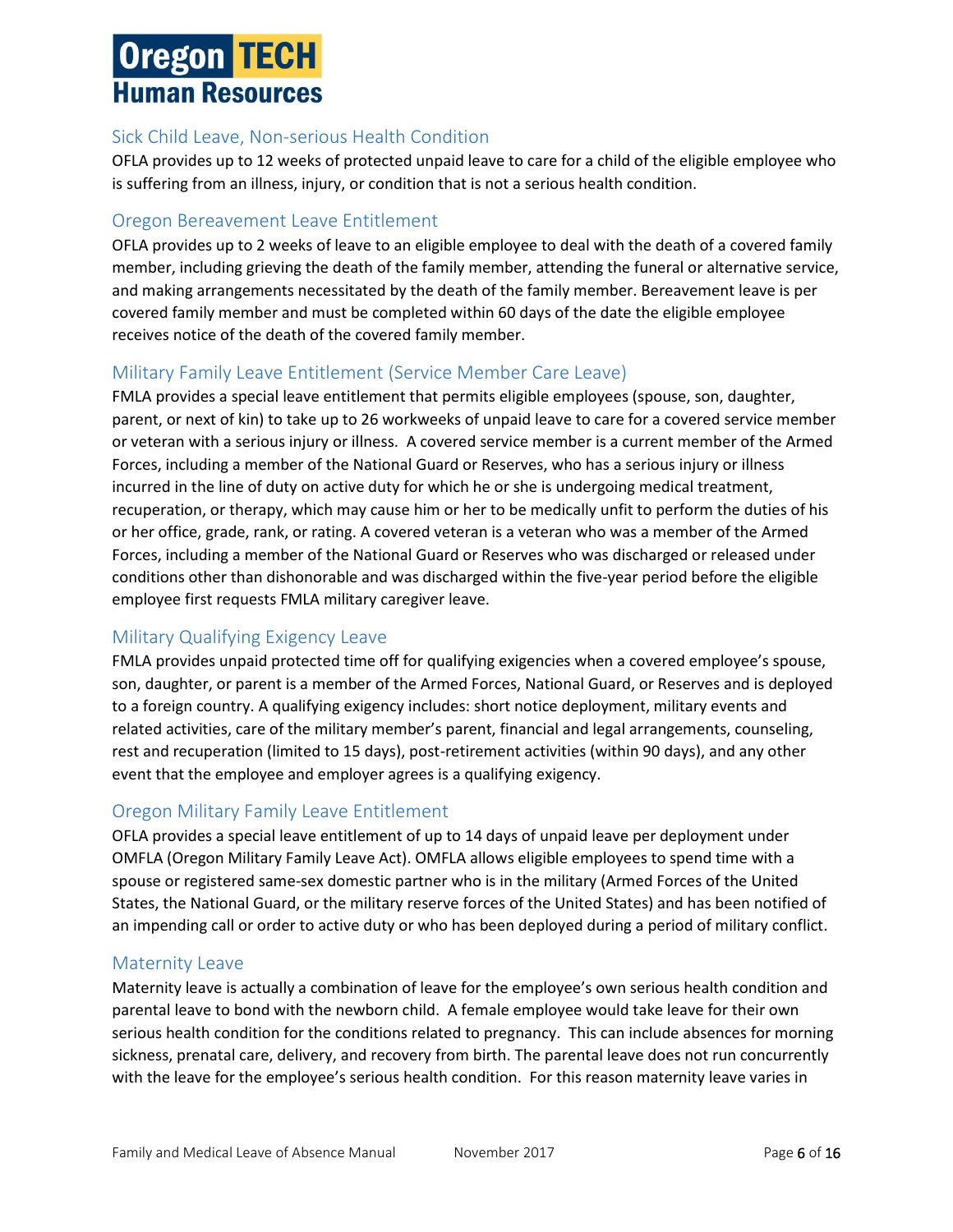length based on individual circumstances from 18 weeks to 24 weeks. In very rare cases an additional leave type "sick child leave" may extend the leave up to an additional 12 weeks.

#### <span id="page-7-0"></span>Leave for Victims of Domestic Violence, Harassment, Sexual Assault or Stalking (DVHSAS)/Oregon Victims of Certain Crimes Leave Act (OVCCLA)

Oregon Law provides protected leave for an employee who is a victim, or is the parent or guardian of a victim of domestic violence, harassment, sexual assault or stalking. The protected leave covers time off to seek legal or law enforcement assistance, medical treatment, to obtain counseling, to relocate or take other steps to ensure health and safety.

## <span id="page-7-1"></span>What is a serious health condition?

A "Serious Health Condition" means an illness, injury, impairment, or physical or mental condition that involves one of the following:

- 1. Hospital Care: Inpatient care (i.e., an overnight stay) in a hospital, hospice, or residential medical care facility, including any period of incapacity of subsequent treatment in connection with or consequent to such inpatient care.
- 2. Absence Plus Treatment: A period of incapacity of more than three consecutive calendar days (including any subsequent treatment or period of incapacity relating to the same condition), that also involves:
- 3. Treatment two or more times by a health care provider, or
- 4. Treatment by a health care provider on at least one occasion which results in a regimen of continuing treatment under the supervision of the health care provider.
- 5. Pregnancy: Any period of incapacity due to pregnancy, or for prenatal care.
- 6. Chronic Conditions Requiring Treatments: A chronic condition which:
	- a. Requires periodic visits for treatment by a health care provider;
	- b. Continues over an extended period of time (including recurring episodes of a single underlying condition); and
	- c. May cause episodic rather than a continuing period of incapacity (e.g., asthma, diabetes, epilepsy).
- 7. Permanent Long-term Conditions Requiring Supervision. A period of incapacity which is permanent or long-term due to a condition for which treatment may not be effective. The employee/family member must be under the continuing supervision, and receiving treatment, from a health care provider. Examples include Alzheimer's, a severe stroke, or the terminal stages of a disease.
- 8. Multiple Treatments (Non-Chronic Conditions): Any period of absence to receive multiple treatments by a health care provider or by a provider of health care services under orders of, or on referral by, a health care provider, either for restorative surgery after an accident or other injury, or for a condition that would likely result in a period of incapacity of more than three consecutive calendar days in the absence of medical intervention or treatment, such as cancer (chemotherapy, radiation, etc.), severe arthritis (physical therapy) kidney disease (dialysis).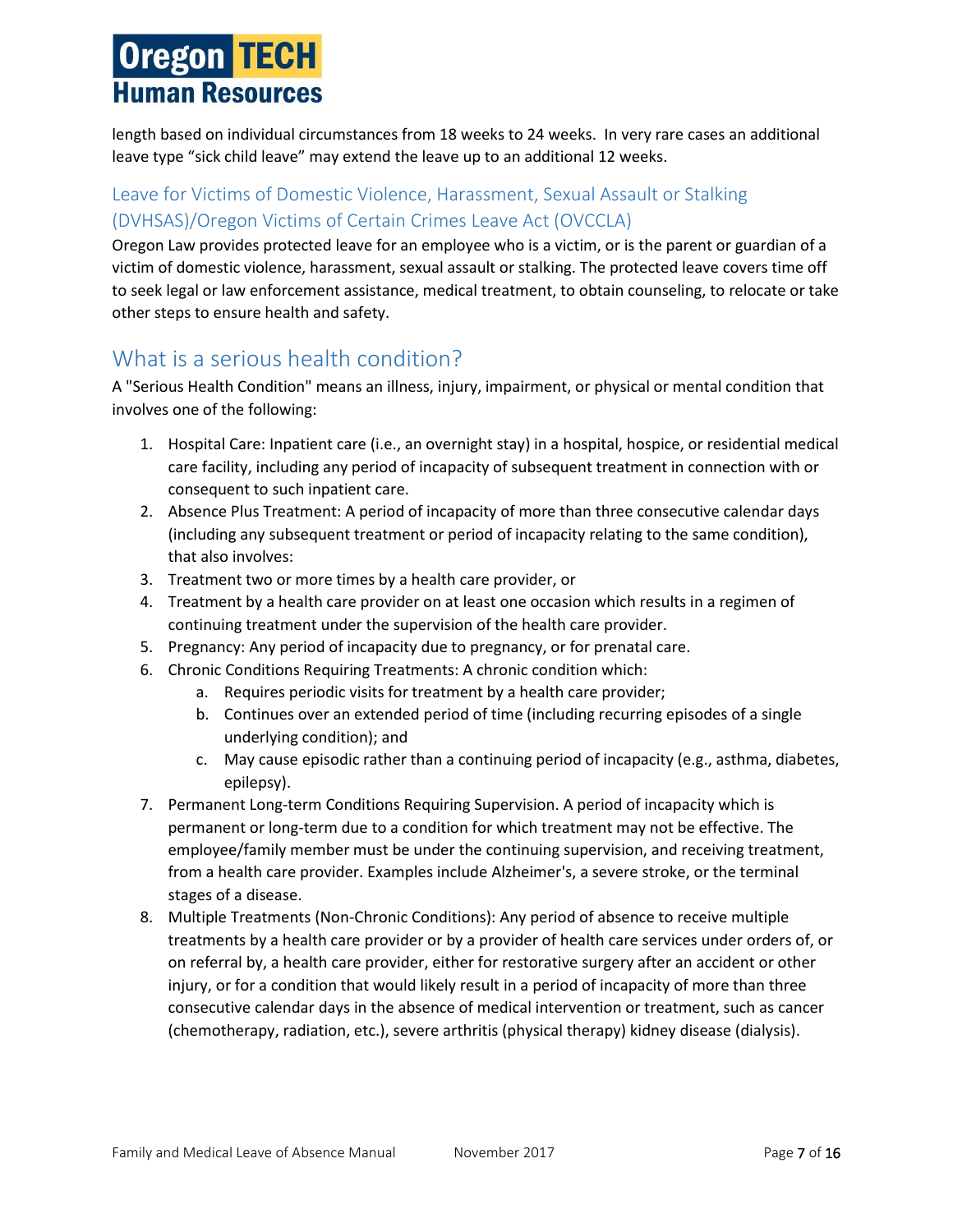# <span id="page-8-0"></span>What is NOT a Serious Health Condition?

Examples of what would generally not be considered a serious health condition may include: Common cold, treatment for acne, flu, headache (other than migraines), earaches, routine medical or dental visits, sore throat, and plastic surgery for cosmetic purposes.

Any of the above may become a serious health condition if medical treatment is sought and you or your family member are incapacitated for 3 or more calendar days.

Absences covered under sick child leave are health conditions for an illness or injury that requires home care but is not a serious health condition. This protected leave is not intended for routine medical or dental appointments.

## <span id="page-8-1"></span>Who is a covered family member?

Under FMLA, covered family members include: spouse or legally recognized same gender domestic partner, parent, child – biological or adopted, foster or step-child, legal ward, or child to whom the employee stands in loco parentis, normally under 18 years of age, or child over 18 and incapable to selfcare because of a physical or mental disability. Caring for a qualifying military member or veteran who is the employee's spouse, child, parent, or next of kin. For exigency leave military member must be the employee's spouse, parent, or child (of any age).

Under OFLA, covered family members include: spouse, same-gender domestic partner, custodial parent, non-custodial parent, adoptive parent, foster parent, biological parent, parent-in-law, parent of samegender domestic partner, grandparent or grandchild of the employee, or a person with whom the employee is or was in a relationship of in loco parentis. It also includes the biological, adopted, foster or stepchild of an employee or the child of an employee's same-gender domestic partner.

The table on the next page can be used as a quick reference for covered family members.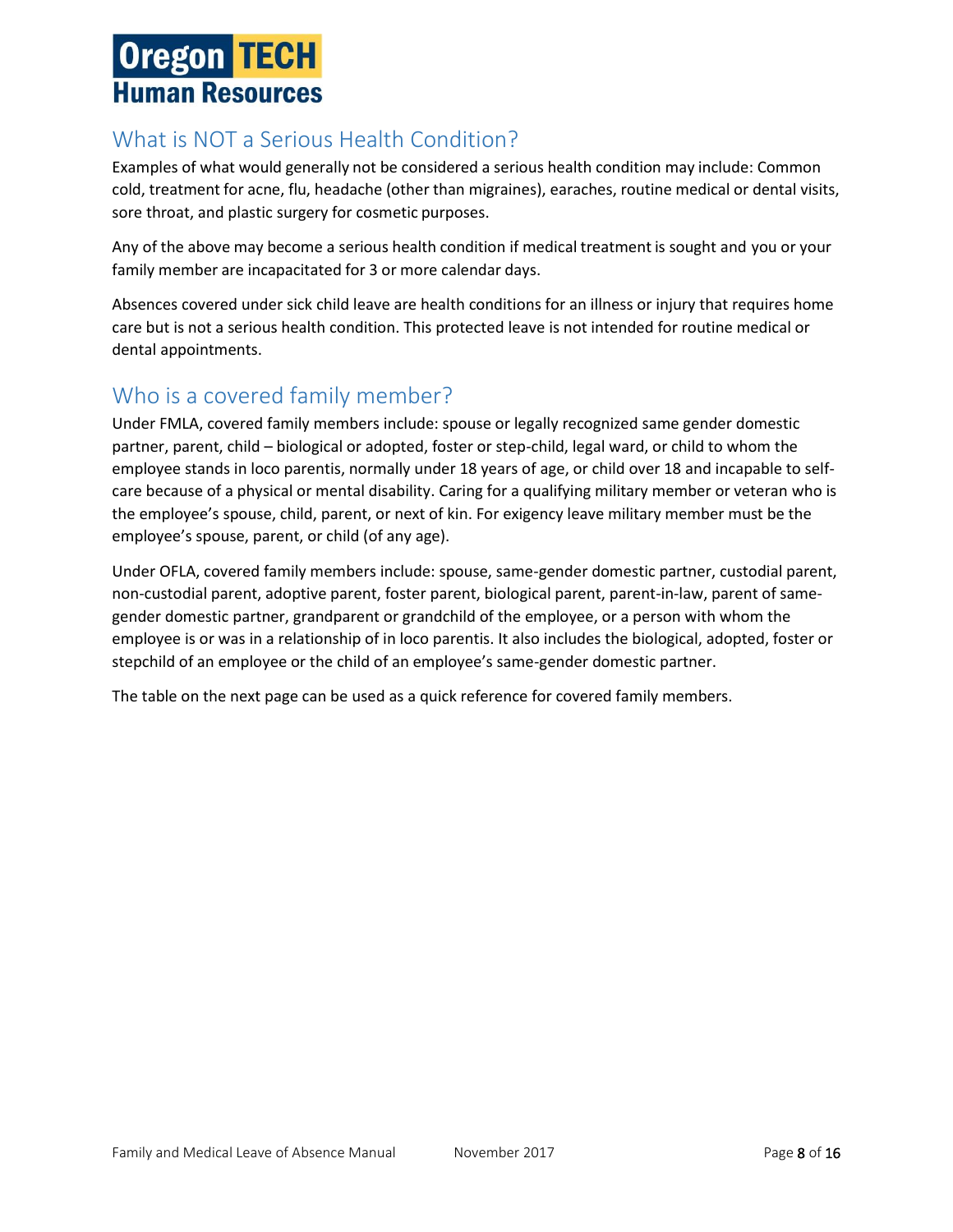| <b>COVERED FAMILY MEMBERS BASED ON LEAVE TYPE</b>                                                                                                                                                                                                                                                                                                                                                                                                                                                                                     |                                                                                                                                                                                                                                                                                                                                                                                                                                                                                                                                                                                                                     |  |
|---------------------------------------------------------------------------------------------------------------------------------------------------------------------------------------------------------------------------------------------------------------------------------------------------------------------------------------------------------------------------------------------------------------------------------------------------------------------------------------------------------------------------------------|---------------------------------------------------------------------------------------------------------------------------------------------------------------------------------------------------------------------------------------------------------------------------------------------------------------------------------------------------------------------------------------------------------------------------------------------------------------------------------------------------------------------------------------------------------------------------------------------------------------------|--|
| <b>FMLA</b>                                                                                                                                                                                                                                                                                                                                                                                                                                                                                                                           | <b>OFLA</b>                                                                                                                                                                                                                                                                                                                                                                                                                                                                                                                                                                                                         |  |
| <b>Serious health condition:</b><br>$\bullet$ Self                                                                                                                                                                                                                                                                                                                                                                                                                                                                                    | <b>Serious health condition:</b><br>$\bullet$ Self                                                                                                                                                                                                                                                                                                                                                                                                                                                                                                                                                                  |  |
| • Spouse: husband or wife or same sex spouse in a legally<br>recognized marriage<br>• Parent: your biological or adoptive mother or father, or an<br>individual who stood in loco parentis (in place of a parent)<br>when you were a child<br>· Child: your biological, adopted, foster or stepchild, a legal<br>ward, or a child of whom you stand in loco parentis who<br>is under 18 years of age or younger. The age limit does<br>not apply if the child is incapable of self-care because of a<br>mental or physical disability | • Spouse or same-sex domestic partner as defined under<br>Oregon state law<br>• Parent: your biological or adoptive mother or father, or<br>an individual who stood in loco parentis (in place of a<br>parent) when you were a child, and the parent of your<br>spouse or same-sex domestic partner<br>• Son or daughter (child) (of any age): your biological,<br>adopted, foster or stepchild, a legal ward, or a child of<br>whom you stand in loco parentis, and the child of your<br>same-sex domestic partner<br>• Grandparent or grandchild                                                                  |  |
| <b>Parental leave:</b><br>• to care for your newborn, newly adopted child or newly<br>placed foster child                                                                                                                                                                                                                                                                                                                                                                                                                             | <b>Parental leave:</b><br>• to care for your newborn, newly adopted child or newly<br>placed foster child                                                                                                                                                                                                                                                                                                                                                                                                                                                                                                           |  |
| <b>Military exigency leave:</b>                                                                                                                                                                                                                                                                                                                                                                                                                                                                                                       | <b>Military family leave:</b>                                                                                                                                                                                                                                                                                                                                                                                                                                                                                                                                                                                       |  |
| • your spouse, parent, or child (of any age)                                                                                                                                                                                                                                                                                                                                                                                                                                                                                          | • your spouse or domestic partner                                                                                                                                                                                                                                                                                                                                                                                                                                                                                                                                                                                   |  |
| • your spouse, parent, or child (of any age), or next of kin<br>(nearest blood relative)<br>Next of kin in this order:<br>1. designated in writing for FMLA<br>2. all blood relatives with legal custody<br>3. all siblings<br>4. all grandparents<br>5. all aunts and uncles<br>6. all first cousins                                                                                                                                                                                                                                 |                                                                                                                                                                                                                                                                                                                                                                                                                                                                                                                                                                                                                     |  |
|                                                                                                                                                                                                                                                                                                                                                                                                                                                                                                                                       | <b>Sick child leave:</b><br>• to care for a child 17 years of age or younger who has a<br>non-serious health condition and requires home care.<br>The age limit does not apply if the child is incapable of<br>self-care because of a mental or physical disability                                                                                                                                                                                                                                                                                                                                                 |  |
|                                                                                                                                                                                                                                                                                                                                                                                                                                                                                                                                       | <b>Bereavement leave:</b><br>To deal with the death of your:<br>• Spouse or same-sex domestic partner as defined under<br>Oregon state law<br>• Parent: your biological or adoptive mother or father, or<br>an individual who stood in loco parentis (in place of a<br>parent) when you were a child, and the parent of your<br>spouse or same- sex domestic partner<br>• Son or daughter (child) (of any age): your biological,<br>adopted, foster or stepchild, a legal ward, or a child of<br>whom you stand in loco parentis, and the child of your<br>same-sex domestic partner<br>• Grandparent or grandchild |  |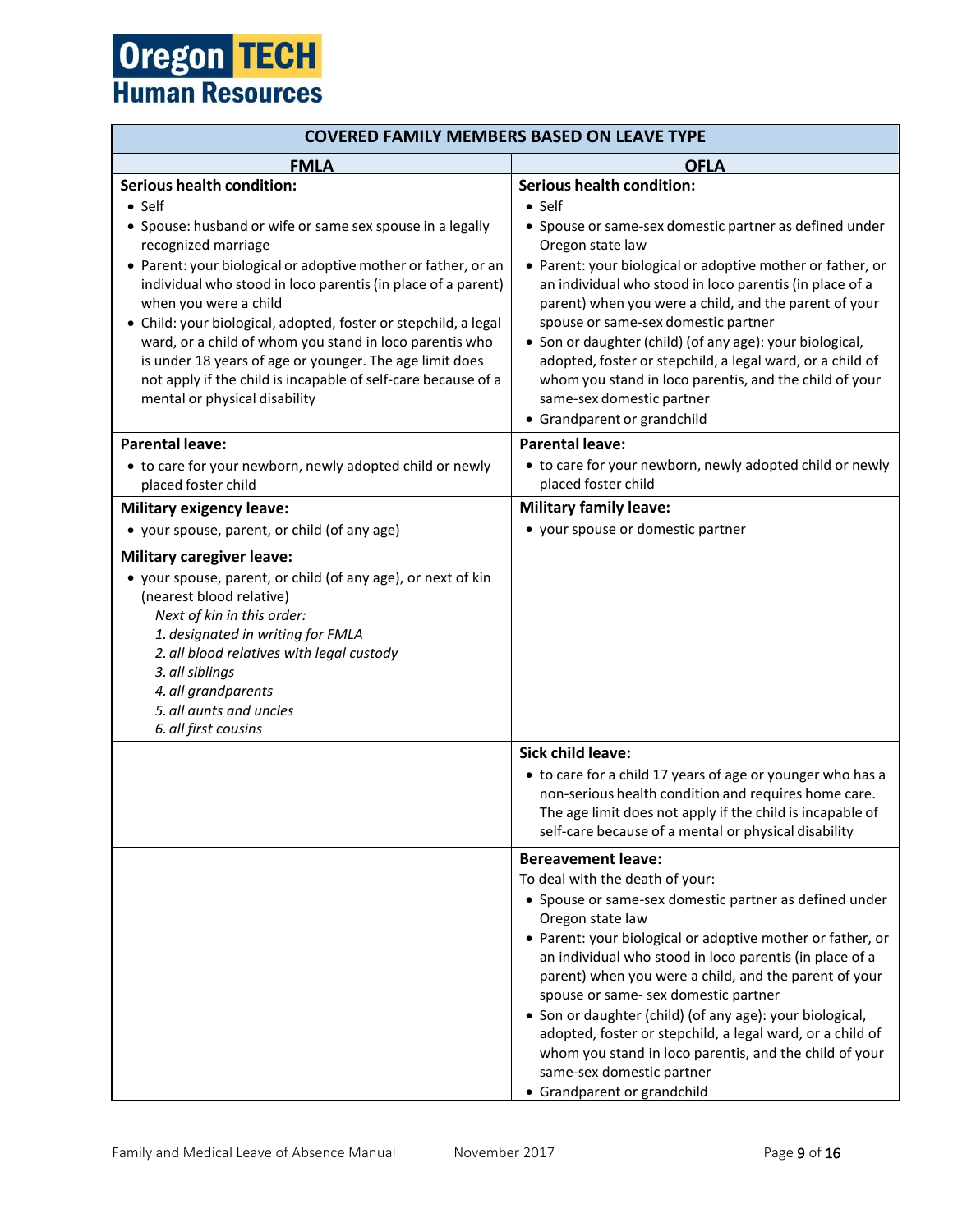# <span id="page-10-0"></span>Will I get paid during my FMLA and OFLA leave?

FMLA and OFLA are unpaid leaves. However, Oregon Tech policy generally requires you to use your accrued paid leave while on FMLA and OFLA leave before going into leave without pay (LWOP).

Faculty and Unclassified Administrative Staff are required to use sick and vacation leave while on approved FMLA/OFLA leave. Faculty and Unclassified Administrative staff are not required to use sick and vacation leave while receiving either Short Term Disability (STD) or Long Term Disability (LTD) benefits.

Classified employees on approved FMLA/OFLA leave may use accrued sick time and other forms of paid leave, but are not required to do so if receiving either Short Term Disability (STD) or Long Term Disability (LTD) benefits. Sick time and other accruals will be applied if not receiving STD/LTD benefits. You may retain up to 40 hours of vacation leave for FMLA/OFLA approved absences based on the provisions set forth in the SEIU Collective Bargaining Agreement, Article 47, Section 14 (C).

Classified employees who have exhausted all leave and who are projected to be on leave for at least 15 days following the exhaustion of leave, may request Hardship Leave based on the provisions set forth in the SEIU Collective Bargaining Agreement, Article 40, Section 8.

#### <span id="page-10-1"></span>Holiday Pay

All employees who are eligible for paid holidays, will receive holiday pay for the holidays which take place during a protected leave under FMLA or OFLA. The number of hours paid for the holiday will be based on your standard working hours prior to the leave. Therefore a full time employee who is eligible for paid holidays will receive 8 hours of pay for each holiday which occurs while they are on leave.

#### <span id="page-10-2"></span>Bereavement Leave

Classified employees are eligible for a maximum of four days of paid bereavement leave based on the provisions set forth in the SEIU Collective Bargaining Agreement, Article 41. Additional leave, other than sick leave, may be granted to provide additional time to a classified employee for bereavement purposes.

For OFLA protected bereavement leave, faculty and unclassified administrative staff are required to use sick and vacation leave.

For OFLA protected bereavement leave beyond 4 days in length, classified employees should contact HR regarding paid leave requirements.

#### <span id="page-10-3"></span>Disability Benefit Exception

If you are on FMLA leave and are receiving disability benefits from your PEBB short-term or long-term disability plan, you are not required to use your paid leave while receiving disability benefits (unless required under the plan):

You may elect to supplement your disability benefit with the use of your accrued leave. Use of your accrued leave above 100% of earnings will reduce your disability benefit. The election to supplement your disability benefit with accrued leave must be made prior to going out on FMLA leave. Once your disability benefits end, you must resume using your accrued leave.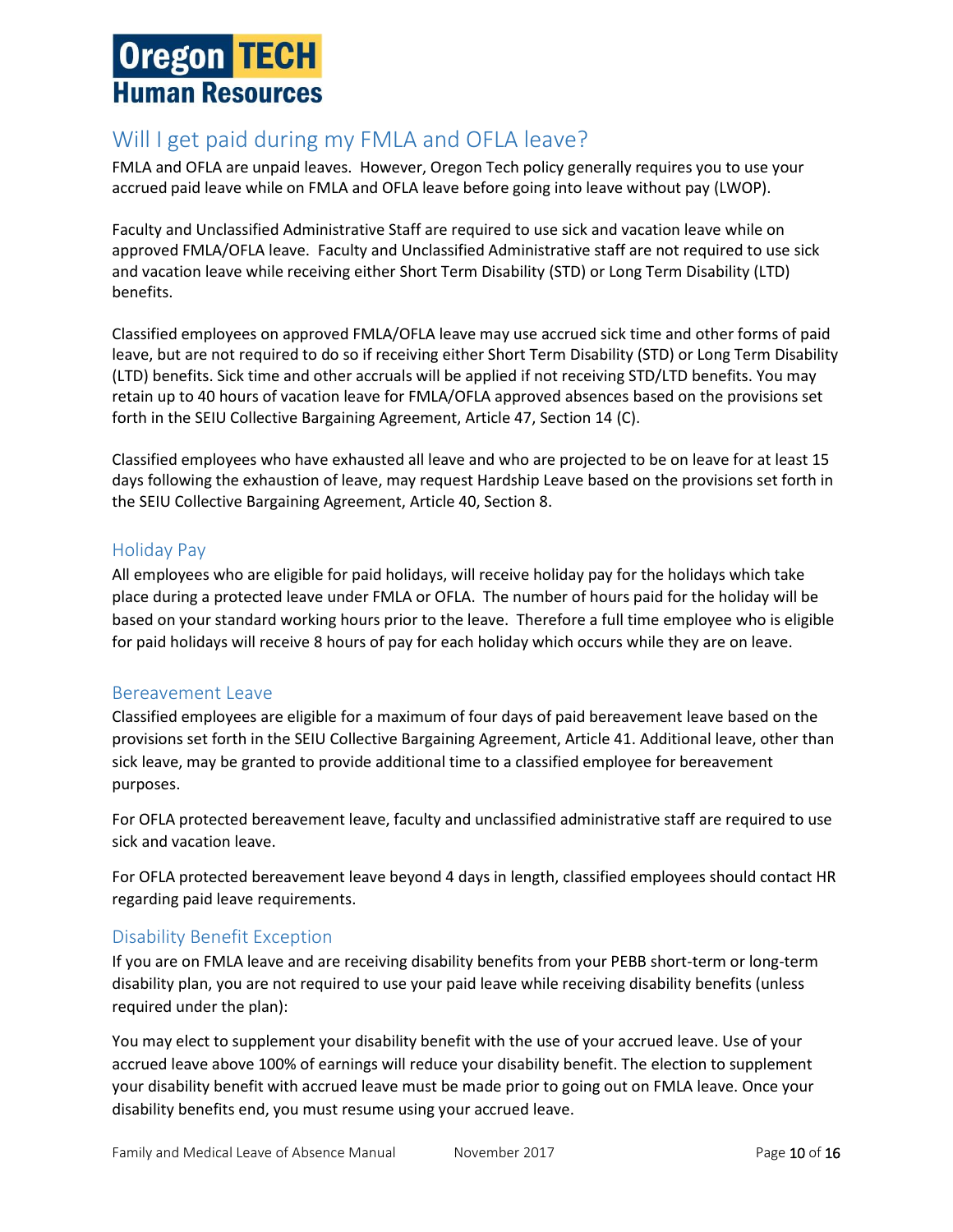# <span id="page-11-0"></span>What if I am off work due to a Workers' Compensation Claim?

When you are absent from work due to a disabling compensable injury or you have a pending determination of a workers' compensation claim, FMLA leave will run concurrently if you meet eligibility requirements. OFLA leave will begin if your workers' compensation claim is denied or you refuse an offer of transitional work if you meet eligibility requirements.

If you are receiving time loss payments from SAIF, the time loss is to be recorded as LWOP on your timesheet. You can choose to supplement your workers' compensation payments by using your accrued leave.

## <span id="page-11-1"></span>Short Term and Long Term Disability Coverage

Benefits eligible employees may elect at the time of initial benefits eligibility and annually during Open Enrollment optional Short Term Disability and/or Long Term Disability coverage. These coverages provide tax free wage replacement benefits to employees who cannot work due to a serious health condition, including illness and injury. The exact terms and conditions of each coverage are available online at[: https://www.standard.com/employer](https://www.standard.com/employer) or you can contact Customer Service at 888-937-4783.

Those employees who know about absences in advance are encouraged to contact The Standard and start their claim. The Standard allows you to set up your claim in advance and place it on "hold" so that once your absence begins you will only need to make one phone call and provide your claim number to activate the claim.

# <span id="page-11-2"></span>Will my insurance continue while I am on FMLA or OFLA leave?

Your core benefits (medical, dental, vision, basic life) are continued if you use any amount of FMLA leave during the month. Oregon Tech will continue to pay the same employer contribution toward your coverage even if you go into leave without pay status. You must continue to pay your portion of the premiums to avoid cancellation of your coverage.

Your optional benefits (life, disability, FSAs) will continue as long as you work or use sufficient paid leave to continue your coverage; by self-paying your premiums; or by arranging to have the premiums taken out of your pre-tax compensation.

If you do not have sufficient hours (work or paid leave) to continue benefits, you can self-pay your portion of your health and optional benefits by:

- Contacting Payroll to have your portion of the premiums deducted from your pay before you go into leave without pay status; or
- Contacting Payroll for the dollar amount of your portion of the health and optional premiums. Submit your monthly payment for your share of the health insurance premium and any optional benefits you elect to continue to Payroll by the  $15<sup>th</sup>$  of the preceding month (by October  $15<sup>th</sup>$  for November premiums).

#### <span id="page-11-3"></span>Does my return date from FMLA or OFLA leave impact my insurance benefits?

When and/or if you return to work from your approved FMLA and/or OFLA leave determines when and how your health insurance benefits are continued or reinstated.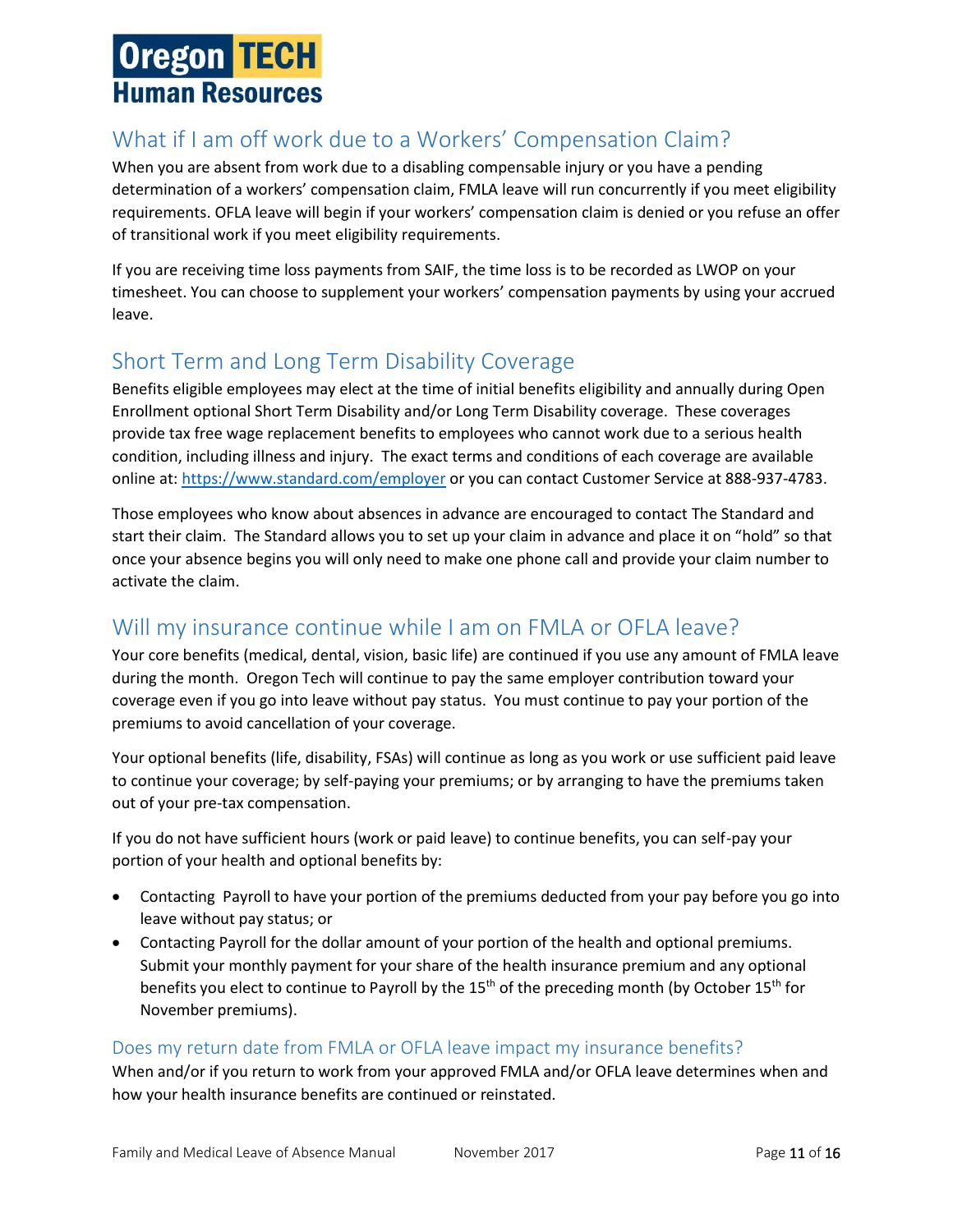**Direct Return –** is when you return to work the first day immediately following the end of your approved FMLA and OFLA leave.

Example: Your normal work schedule is Monday through Friday. FMLA/OFLA leave ends on Thursday, March 21<sup>st</sup> and you return to work on Friday, March 22<sup>nd</sup> you will be considered a direct return.

You are not required to meet the hours requirement in the month you return to receive the employer insurance contribution for the following month.

If you are returning from FMLA leave or paid OFLA leave, your benefits will continue with no break in coverage.

Optional benefits, except for Flexible Spending Account(s) and long-term care, will be reinstated retroactively back the first of the month in which you returned to work. You must re-enroll in your Flexible Spending Account(s) and Long Term Care if you did not self-pay the premiums during your leave.

**Non-Direct Return –** is when you return to work on the second workday or thereafter following the end of your approved FMLA and OFLA leave.

Example: Your normal work schedule is Monday through Friday. Your FMLA/OFLA leave ends on Thursday, March 21<sup>st</sup> and you return to work on Monday, March 25<sup>th</sup> you will be considered a non-direct return.

You must work or have sufficient paid leave in the month you return to receive the employer insurance contribution toward your health insurance for the following month (Classified employees = 80 hours; Unclassified employees =  $\frac{1}{2}$  of the available work hours in the month, hours range between 80-92 hours depending on the month).

Benefits will be reinstated (except Flexible Spending Accounts and Long-term Care) effective the first of the following month once you meet the minimum hours. You must re-enroll in your Flexible Spending Account(s) and Long Term Care if you did not self-pay the premiums during your leave.

**Do NOT Return to Work –** if you do not return to work following family and medical leave, you may be required to reimburse the University for the full premium cost of health care coverage paid on your behalf during the entire leave period.

If you had sufficient paid leave to earn the employer insurance contribution during your leave, you will not be required to reimburse the University.

If you have a recurrence, continuation or onset of a serious health condition or you cannot return for a reason that is beyond your control, you will not be required to reimburse the University.

You will be considered as returning to work if you return to work for at least 30 calendar days.

## <span id="page-12-0"></span>How do I request FMLA/OFLA leave?

Contact the Benefits Consultant and request a leave packet for the type of leave you are requesting. You will then be sent an electronic leave of absence checklist related to your particular need(s).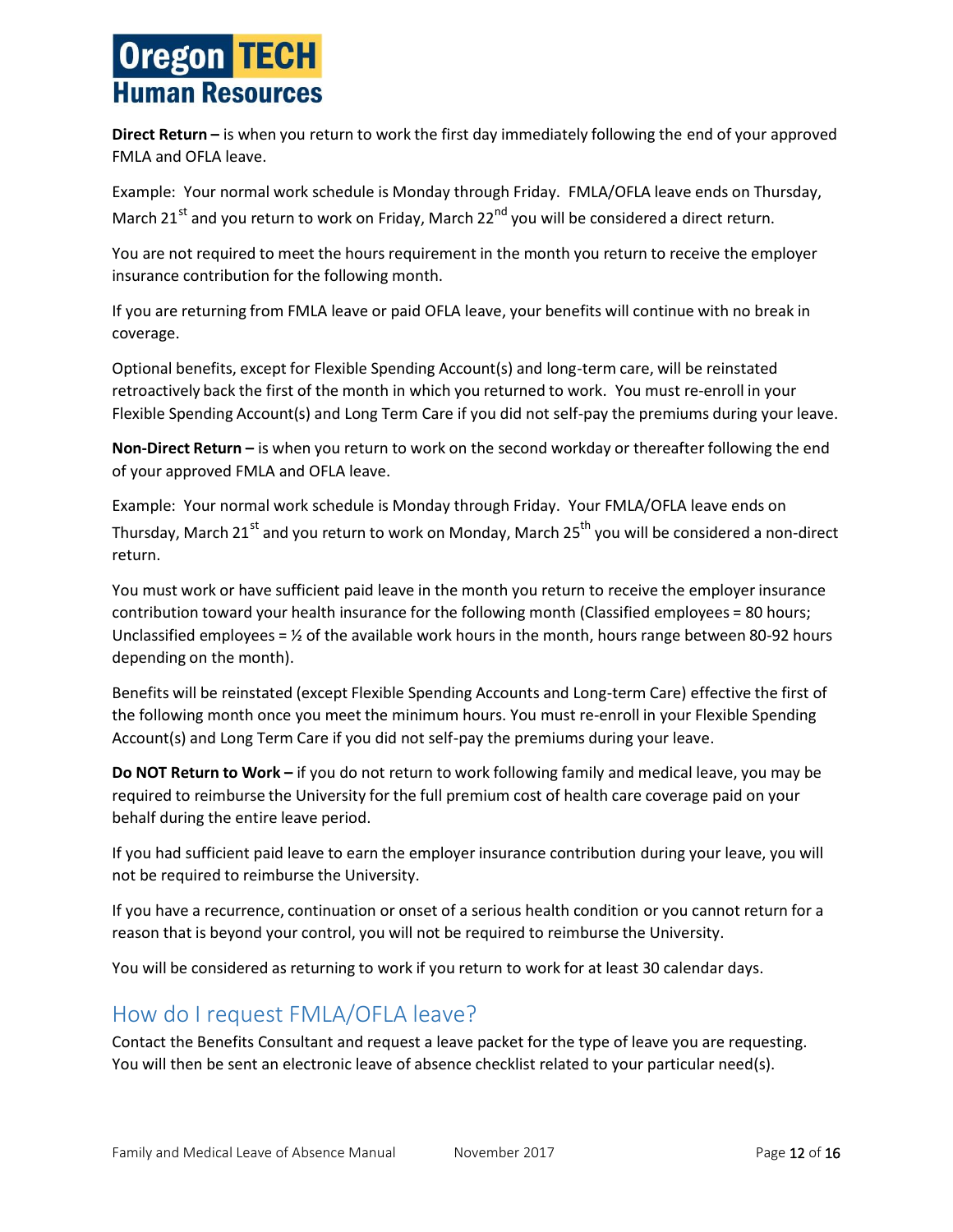The checklist will request that you review the related informational notices on the leave type, and provide you with a Leave of Absence Request Form to complete and return electronically.

## <span id="page-13-0"></span>What happens after I request FMLA/OFLA leave?

#### <span id="page-13-1"></span>Notice of Eligibility

After you make a request for FMLA or OFLA leave, HR will generally let you know within 5 business days if you are eligible for the leave entitlement and if additional information is needed such as the medical certification.

#### <span id="page-13-2"></span>Certification

You will be required to submit the Medical Certification form for your own or your family member's serious health condition. The form is taken to your medical provider or the medical provider of the family member you are taking leave for. It provides the University with information to determine if your reason for the leave qualifies under FMLA and OFLA. Some leave types require other documentation for certification, the Benefits Consultant will advise you on what paperwork is appropriate for your case.

The certification documentation needs to be submitted to HR within 15 days or your leave can be denied.

#### <span id="page-13-3"></span>Final Determination

Once the University has enough information, you will be informed whether your absences qualify as FMLA and/or OFLA. You will also receive information on how much FMLA and/or OFLA leave time you have available, requirements to use your paid leave, information about your insurance.

#### <span id="page-13-4"></span>Medical Re-certification

For pregnancy-related leave or chronic or long-term health conditions, recertification may be requested by the University no more often than every 30 days, but at least annually, unless:

- An employee requests an extension of leave;
- The duration or nature of the condition has changed significantly; or
- The University receives information casting doubt on the employee's reason for the absences.

Under OFLA, the University may not request certification for sick child leave on the first three occasions during the leave year, but may do so beginning with the fourth incident, day, or occurrence and every subsequent occasion thereafter during the leave year. A doctor's note serves as medical certification.

## <span id="page-13-5"></span>How do I report my leave?

Employees on an approved leave of absence need to complete, obtain supervisor signature, and submit a FMLA/OFLA Leave Tracking Form to the Benefits Consultant. Additionally, as with any absence, an Employee Leave Request report is due to your department payroll coordinator. Both are due on the first of the month or the business day immediately following the first of the month, whichever is later. Both documents are essential to ensure your leave is tracked accurately and that your time off is paid according to your intent.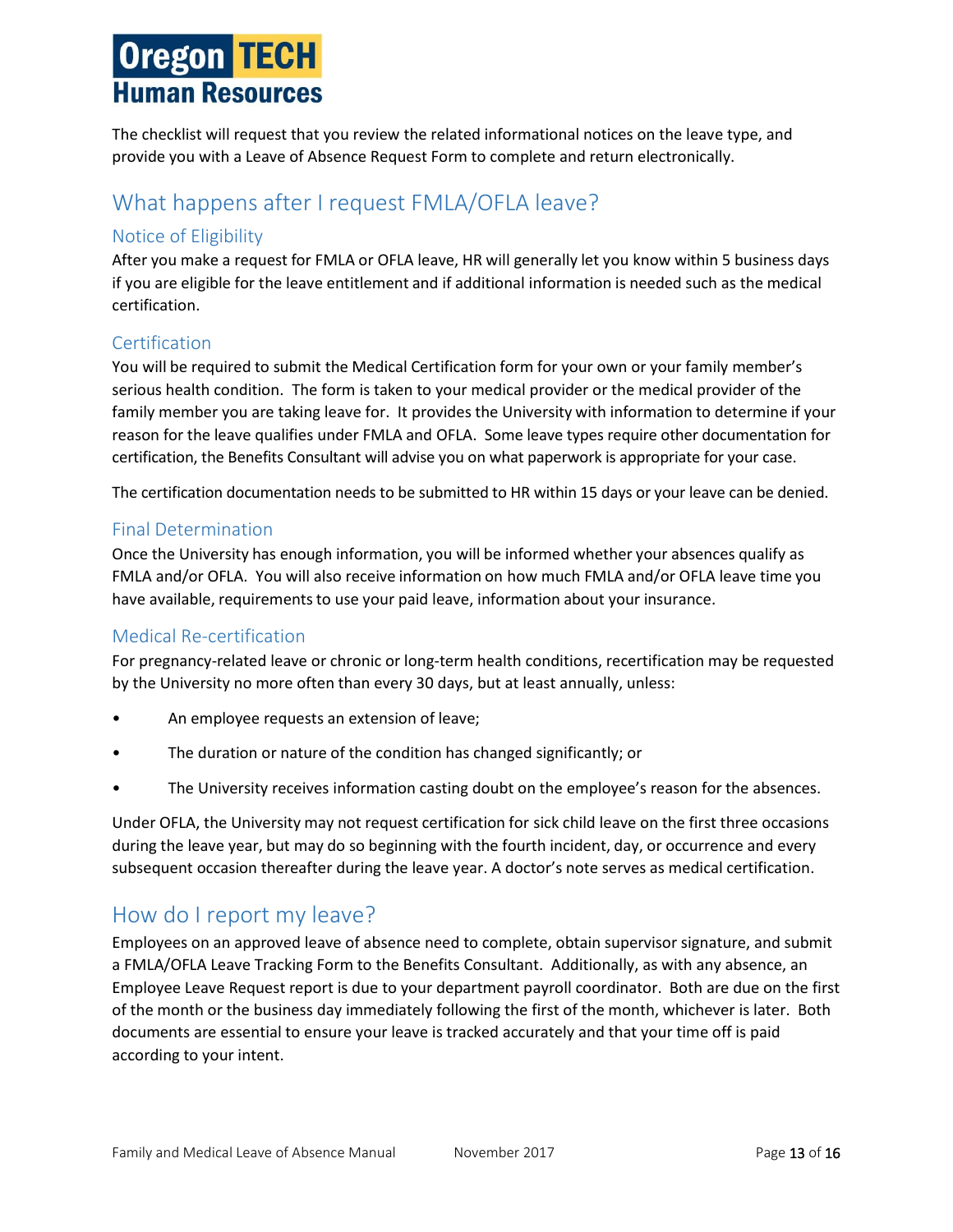## <span id="page-14-0"></span>What are the expectations when I return from FMLA/OFLA leave?

Under the leave laws, you are expected to complete the essential functions of your position when not on FMLA and OFLA leave.

You need to work with your health care provider to determine the appropriate date of your return if your leave was for your own serious health condition. The University requires, you to provide a work release or status report prior to returning from FMLA and OFLA leave.

Restrictions to work duties are not protected under the leave laws. If you anticipate ongoing restrictions that may impact your job, you should work with the Office of Equity and Inclusion to determine if any protections can be afforded through their office.

#### <span id="page-14-1"></span>Return to work

Absences related to your own serious health condition, excluding pregnancy, will require a release to return to work form will be required before you can report back to work and needs to be provided to HR.

## <span id="page-14-2"></span>What happens to my job when I take FMLA and OFLA leave?

Your reinstatement rights vary slightly depending on whether you are returning from FMLA or OFLA qualifying leave.

- FMLA-only leave: You have the right to be restored to the position you held prior to your leave or to an equivalent position. An equivalent position is one that is nearly identical to your former position in terms of pay, benefits, and working conditions and involves the same or substantially similar duties and responsibilities.
- OFLA-only or FMLA/OFLA leave: You have the right to be restored to the same position you held when your leave began.

Once the employee has been reinstated, the University may not be required to continue the employee's employment if the employee would have otherwise been laid off or terminated. The reinstated employee may be held to the same standards for performance, termination or layoff as other employees.

#### <span id="page-14-3"></span>Exceptions to reinstatement rights upon return from FMLA and OFLA leave.

The University's obligation to restore you to the same or an equivalent position ceases:

- If and when the employment relationship would have terminated either through a termination or layoff action if you had not taken leave (e.g., contract ends);
- You inform the University of your intent not to return to work at the expiration of the leave;
- You fail to return to work at the expiration of the leave;
- You are unable to perform an essential function of your position and reasonable accommodations are not appropriate; or
- You continue on leave after exhausting your leave entitlement in the 12-month period.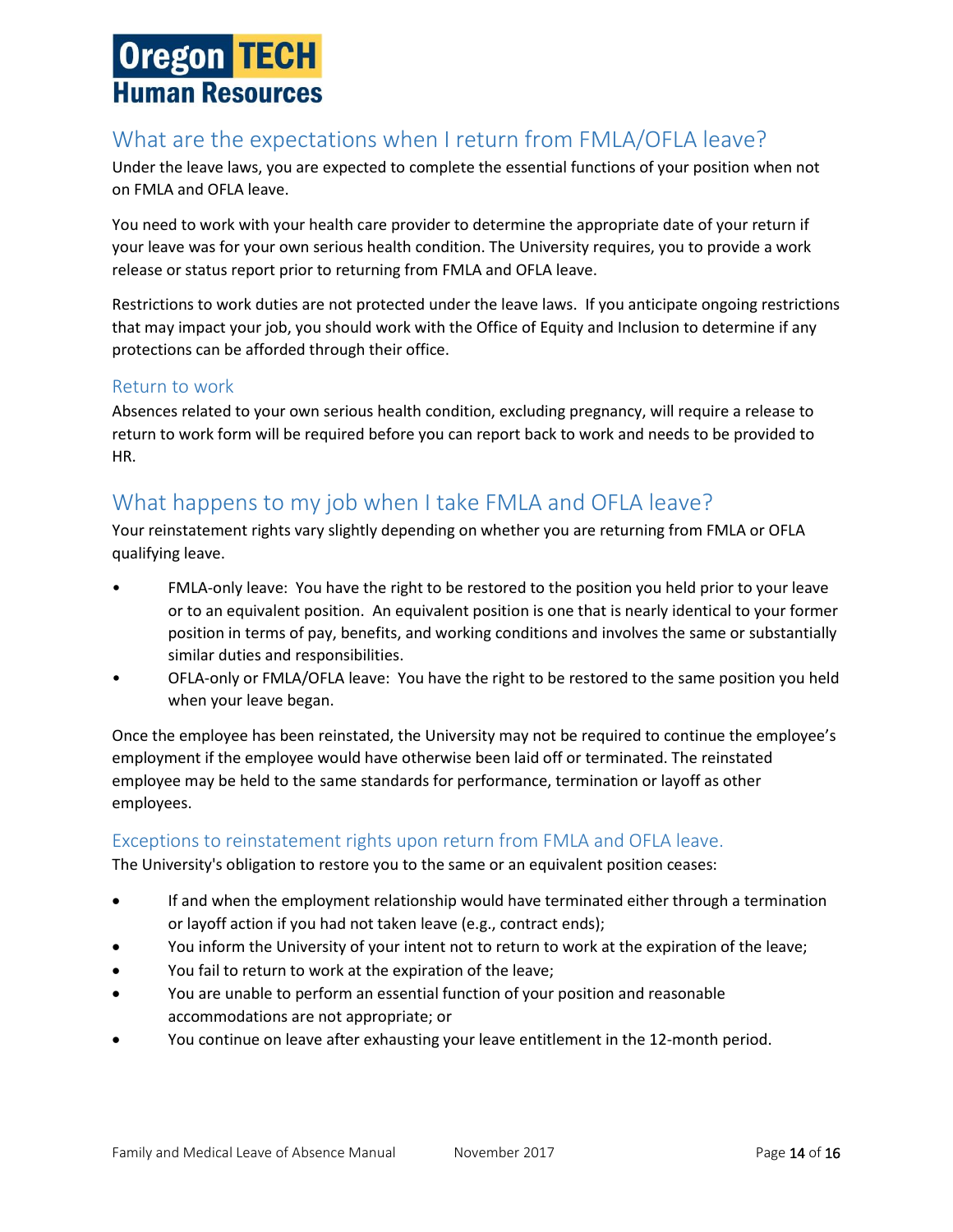If you exhaust your FMLA/OFLA leave and remain off work, your right to reinstatement will be governed by the non-FMLA/OFLA leave policy, or other applicable laws, such as those relating to workers' compensation for workplace injuries.

# <span id="page-15-0"></span>How do I add or remove a dependent from my health insurance?

If you lose and/or gain a dependent while on FMLA/OFLA leave, you will need to complete the Midyear Change Form within 30 days of the event. This form is used to either remove or add that dependent to your health insurance coverage.

Midyear Change Form can be downloaded at: <http://www.oregon.gov/DAS/PEBB/pages/forms.aspx>

## <span id="page-15-1"></span>How is my leave information handled?

Medical information relating to FMLA and OFLA leaves, whether verbal or written, will be kept confidential to the extent possible. Information will be shared on a need-to-know basis only. All medical documents including, but not limited to, medical certifications will be maintained in restricted access files separate from personnel files within the HR.

The employee's supervisor is not to have any contact with the employee's health care provider regarding the employee's leave or medical condition while the employee is on FMLA/OFLA authorized leave. Additionally, the supervisor should not be verifying or reviewing any of the medical documentation. This information is not accessible to them.

Should HR question the adequacy or the completeness of a medical certification provided by an employee's health care provider., requests for clarification will go through the employee, should the employee not follow through, the employee's absence may not qualify as FMLA/OFLA leave.

Should the authenticity be questioned or need to be validated, the Benefits Consultant or the HR director will be the only employees from Oregon Tech requesting verification that the document is true and correct. If the employee declines to give HR permission to inquire, through the University's health care provider, the employee's absence may not qualify as FMLA/OFLA leave.

#### <span id="page-15-2"></span>GINA Protections

The Genetic Information Nondiscrimination Act of 2008 (GINA) prohibits employers and other entities covered by GINA Title II from requesting or requiring genetic information of an individual or family member of the individual, except as specifically allowed by this law. To comply with this law, we ask that you not provide any genetic information when responding to any request for medical information. "Genetic information," as defined by GINA, includes an individual's family medical history, the results of an individual's or family member's genetic tests, the fact that an individual or an individual's family member sought or received genetic services, and genetic information of a fetus carried by an individual or individual's family member or an embryo lawfully held be an individual or family member receiving assistive reproductive services.